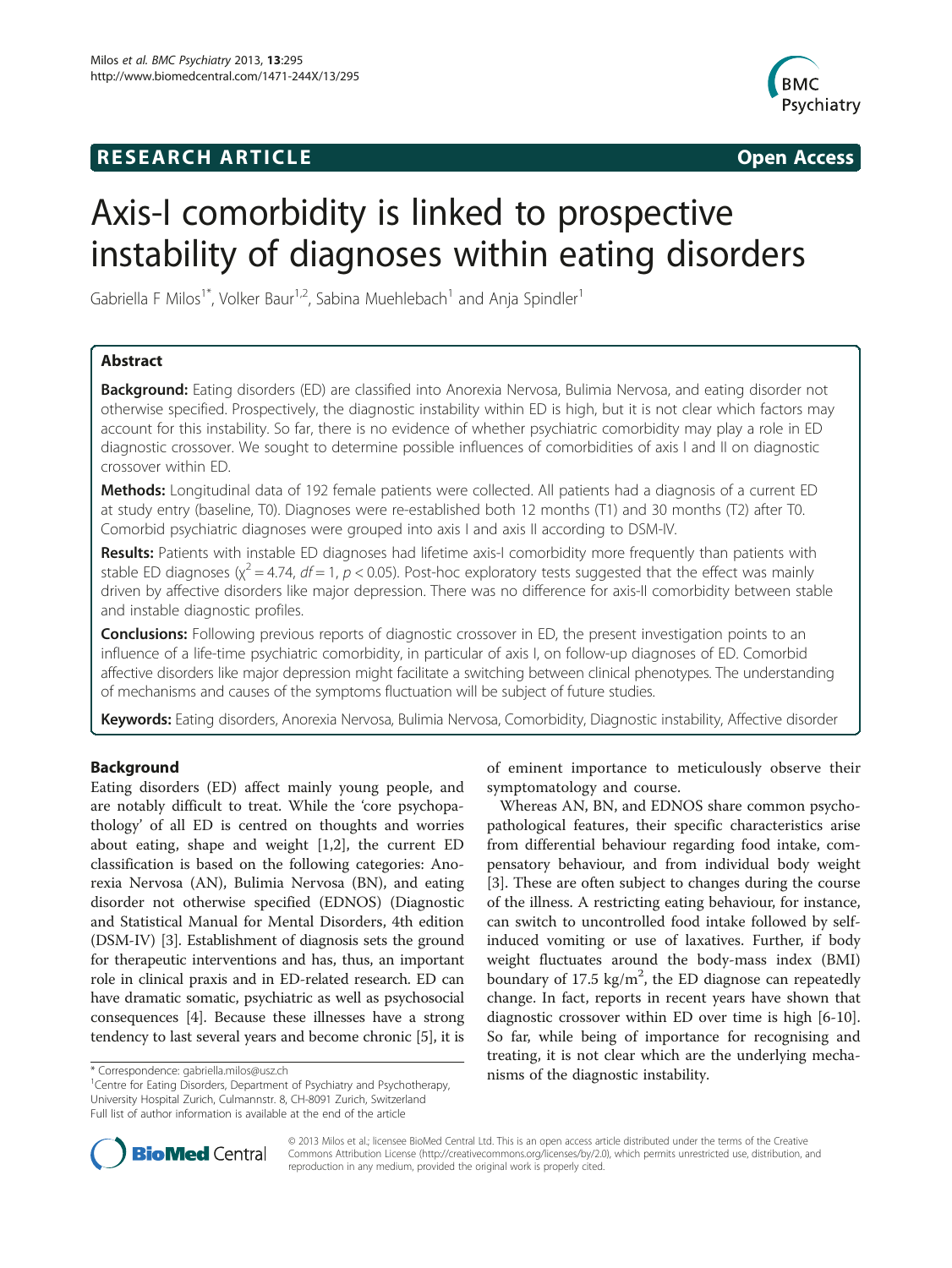Numerous studies investigated prognostic factors influencing the course of ED (e.g., [[11,12\]](#page-4-0)), but rarely with regard to the diagnostic instability. In ED, the rate of axis-I (clinical syndromes) and axis-II (personality disorders) comorbidities according to DSM-IV is high  $[10,13-15]$  $[10,13-15]$ ). In a study by Tozzi and colleagues  $[10]$  $[10]$ , certain comorbidities of axis I and II have been elucidated to play a role in the diagnostic crossover from AN to BN and from BN to AN. A recent study by Castellini and colleagues [\[6](#page-4-0)] analysed the whole spectrum of ED diagnoses – AN, BN and EDNOS – with regard to axis-I comorbidity. The results of that study point to a role of mood disorders being linked to diagnostic instability. However, this work omitted to test personality disorders (axis II). Taken together, the role of psychiatric comorbidities in diagnostic crossover remains largely unclear and warrants further research.

In the present longitudinal study, we investigated diagnostic crossover in a sample of ED patients covering the full spectrum of ED diagnoses. Our aim was to examine the role of both axis-I and axis-II psychiatric comorbidity with regard to diagnostic crossover. We expected that not only the presence of axis-I comorbidities can be associated with increased probability of diagnostic crossover within ED diagnoses, but also personality disorders could play an important mediating role in the change of the ED symptomatology.

# Methods

# Sample and establishment of diagnoses

All participants received detailed information about the study, and gave written informed consent. The study was approved by the local ethics committee of the Canton Zurich, Switzerland and conforms to the Helsinki Declaration. Recruitment of participants and patient characteristics have been described in detail previously [[8,16](#page-4-0)]. In brief, we initially recruited 277 female patients with ED according to DSM-IV, of whom a subset of  $n = 205$ and  $n = 192$  could be re-assessed in a 12-months follow-up and a 30-months follow-up, respectively. The proportions of re-assessed patients did not differ significantly between AN, BN, and EDNOS. Mean age of patients at study entry was  $M_{\text{age}} = 28.6$  years (SD<sub>age</sub> = 7.9 years), mean ED duration was  $M_{\text{duration}} = 9.3$  years  $(SD<sub>duration</sub> = 7.2 \text{ years})$ . ED diagnoses at any time point (T0, T1, T2) and life-time psychiatric comorbidities were assessed using the Structured Clinical Interview for axis I and axis II (SCID I and SCID II, German version [\[17](#page-4-0)]) of the DSM-IV. Life-time psychiatric comorbidities were assessed at study entry (T0). These interviews were conducted by four psychologists (interrater reliability  $\kappa = 0.8$ ) who never met the participants outside the interviews for the study.

#### Typology of diagnostic courses

As the main aim of the present study, we assessed diagnostic stability of ED diagnoses in a 2.5-year follow-up at three time points. We classified the courses of diagnoses into three groups: stable diagnostic course, instable diagnostic course, and stable remission. A stable diagnostic course was characterized by the same ED diagnoses at all three time points (e.g., AN to AN to AN). Instable remission (e.g., AN to AN to remission or AN to remission to AN) was also classified as a stable pathological ED diagnostic course, i.e. no switching to another ED symptomatology. An instable diagnostic course, conversely, was defined as the presence of a diagnostic switch, i.e. two or more different ED diagnoses, in the course of the three time points (e.g., AN to BN to AN or BN to BN to EDNOS). Consequently, this diagnostic course also comprised cases with instable remission (e.g., BN to remission to EDNOS). Stable remission was present if a patient only had an ED diagnosis at the first time point (e.g., BN to remission to remission).

# Statistical analysis

To address our main study question, patients with stable remission ( $n = 25$ ) were excluded from further analysis, leaving a final sample of  $n = 167$ . Patients were grouped into those with stable diagnostic course  $(n = 79, 47.3%)$  and those with instable diagnostic course ( $n = 88$ , 52.7%). For comparison of frequencies between patient subgroups (e.g., when comparing stable vs. instable with regard to axis-I or no axis-I comorbidity), chi-square  $(\chi^2)$  tests were used. Any  $\chi^2$ expected frequency was > 5. All analyses were performed with IBM SPSS Statistics Version 20. All  $p$ -values were two-tailed at a threshold level of significance of  $\alpha = 0.05$ .

# Results

# Psychiatric comorbidities: descriptive analysis (n = 192)

The large majority ( $n = 160, 83.3\%$ ) of ED patients had a lifetime psychiatric comorbidity. axis-I and axis-II comorbidities were roughly equally distributed (axis I: present in 139 patients (72.4%); axis II: present in 132 patients (68.8%). More than half of the patients had both axis-I and axis-II comorbidities ( $n = 111, 57.8\%$ ). Specific lifetime comorbid diagnoses are listed in Table [1.](#page-2-0) The distribution of ED diagnoses at any of the three study time points is listed in Table [2](#page-2-0).

# Psychiatric comorbidities in patients with stable vs. instable diagnostic courses ( $n = 167$ , patients with stable remission excluded)

Patients with instable ED diagnoses had lifetime axis-I comorbidity more frequently than patients with stable ED diagnoses (80.7% vs. 65.8%,  $\chi^2$  = 4.74,  $df = 1$ ,  $p < 0.05$ ).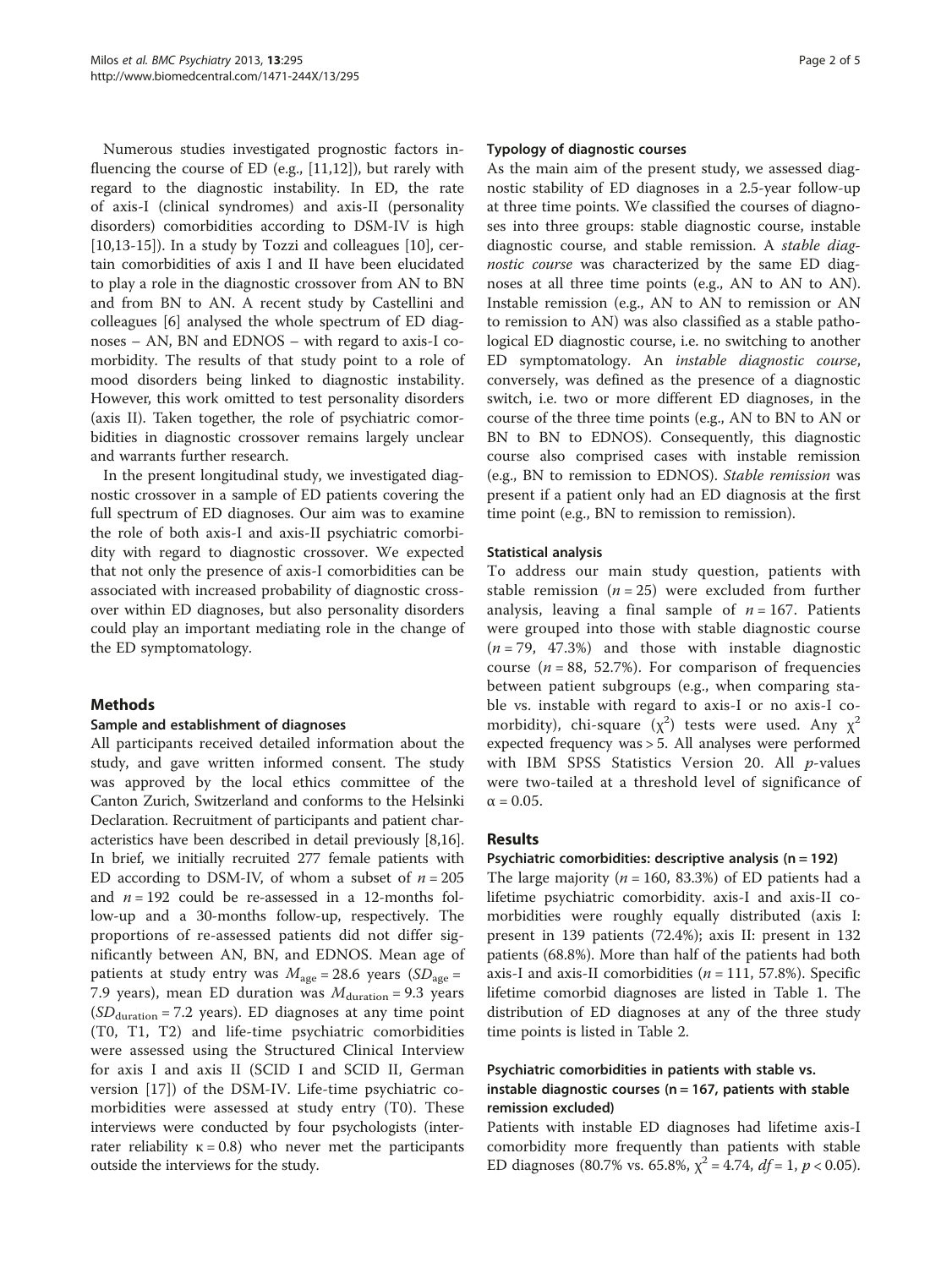<span id="page-2-0"></span>Table 1 Lifetime comorbid diagnoses (DSM IV)

| Axis I (clinical syndromes)   | $\%$ | Axis II<br>(personality disorders) | %    |
|-------------------------------|------|------------------------------------|------|
| Affective disorder            | 50.5 | Cluster A (odd)                    | 9.9  |
| Major Depression              | 37.0 | paranoid                           | 5.2  |
| Dysthymia                     | 16.7 |                                    |      |
|                               |      | Cluster B (dramatic)               | 17.2 |
| Substance abuse               | 25.5 | Borderline                         | 13.0 |
| Alcohol                       | 10.9 |                                    |      |
| Cannabis                      | 6.3  | <b>Cluster C (anxious)</b>         | 55.7 |
| others                        | 10.9 | self-unsure                        | 21.4 |
|                               |      | dependent                          | 9.4  |
| Anxiety disorder              | 52.1 | obsessive-compulsive               | 44.3 |
| Panic disorder                | 10.4 |                                    |      |
| Social phobia                 | 19.3 | Not specific (appendix)            |      |
| Specific phobia               | 8.9  | negativistic                       | 6.3  |
| Obsessive-compulsive disorder | 31.8 | depressive                         | 21.9 |
| Generalized anxiety disorder  | 14.6 |                                    |      |

Conversely, there was no such effect for lifetime axis-II comorbidity (72.7% vs. 68.4%,  $\chi^2$  = 0.38, *df* = 1, *p* = 0.535). Follow-up exploratory tests suggested that the axis-I effect was mainly driven by the presence of a lifetime affective disorder (Table 3).

Three additional follow-up exploratory tests were also conducted: The presence vs. absence of a lifetime psychiatric comorbidity (regardless of axis) was not different between stable and instable diagnostic courses ( $\chi^2$  = 0.89,  $df = 1$ ,  $p = 0.345$ ), and it made also no difference whether there were comorbidities of only one vs. both axes  $(n = 142, \gamma^2 = 2.50, df = 1, p = 0.114)$ . Lastly, within patients with axis-I comorbidities  $(n = 123)$ , proportions of one vs. two or more lifetime diagnoses were not different between stable and instable diagnostic courses  $(\chi^2 = 0.67, df = 1, p = 0.415).$ 

With regard to the influence of axis-I and axis-II comorbidity on purging/non-purging behaviour in the whole sample, we could not find any significant effects or statistical trends.

Table 2 Distribution of eating disorder diagnoses at any of the three studies time points

| <b>Diagnosis</b>    | Study entry (T0) | 12-month<br>follow-up (T1) | 30-month<br>follow-up (T2) |
|---------------------|------------------|----------------------------|----------------------------|
| Anorexia nervosa 55 |                  | 43                         | 37                         |
| Bulimia nervosa     | 108              | 71                         | 46                         |
| <b>EDNOS</b>        | 29               | 38                         | 49                         |
| Nο                  |                  | 40                         | 60                         |

Table 3 Splitting of Axis-I lifetime comorbidities into diagnoses (follow-up  $x^2$  tests,  $df = 1$ ,  $n = 167$ )

| Axis-I diagnosis   |     |       | Stable course Instable course | $x^2$ | p     |
|--------------------|-----|-------|-------------------------------|-------|-------|
| Affective disorder | Yes | 43.0% | 58.0%                         | 3.71  | 0.054 |
|                    | No  | 57.0% | 42.0%                         |       |       |
| Substance abuse    | Yes | 20.3% | 29.5%                         | 191   | 0.167 |
|                    | No  | 79.7% | 70.5%                         |       |       |
| Anxiety disorder   | Yes | 51.9% | 56.8%                         | 0.41  | በ 524 |
|                    | Nο  | 48.1% | 43.2%                         |       |       |
|                    |     |       |                               |       |       |

#### **Discussion**

The results of the present study indicate a relevant role of the presence of lifetime axis-I psychiatric comorbidity regarding the stability of the ED diagnoses during an observation time of 30 months. Follow-up analysis suggested that this effect was mainly driven by the presence of lifetime affective disorders. This falls in line with two previous studies [[6,10\]](#page-4-0) who found an effect of the presence of mood disorder with regard to diagnostic crossover. In contrast to Castellini and colleagues [\[6](#page-4-0)], we did not find evidence of an effect of lifetime substance abuse on diagnostic crossover (however the number of patients with comorbid substance abuse was low in our sample).

We also expected that personality disorders may represent an important mediating role for symptoms fluctuations and, thus, diagnostic crossover within ED, but interestingly, our data do not support that view, as we did not observe an effect of axis-II comorbidities on diagnostic instability in our sample. This is in contrast to the study by Tozzi and colleagues [[10](#page-4-0)] who found effects of comorbidities of both axis I and axis II on diagnostic crossover. However, effects of psychiatric comorbidities on diagnostic crossover could not be confirmed in a retrospective study by Monteleone and colleagues [\[7](#page-4-0)].

Because the large majority of the sample was in psychotherapy before and during the study (see [\[8\]](#page-4-0) for details), it is important to note that some shifts might be explained by therapeutic interventions. In fact, therapy aims at changing the patient's attitude and behaviour towards food intake, which may in the best case lead to a good outcome, but more critically also manifest as a switch between clinical phenotypes, keeping an ED diagnosis. Clinical observations show that when patients with underweight and restrictive eating behaviour are during psychotherapy under a massive pressure to gain weight, they may develop binge-eating behaviour. On the other hand, when patients with binge-eating and purging behaviour try to normalize their food intake by too rigidly restrict themselves, they may drop into underweight.

Our study points to a role of axis-I comorbidity on diagnostic crossover within ED, and herein draws attention to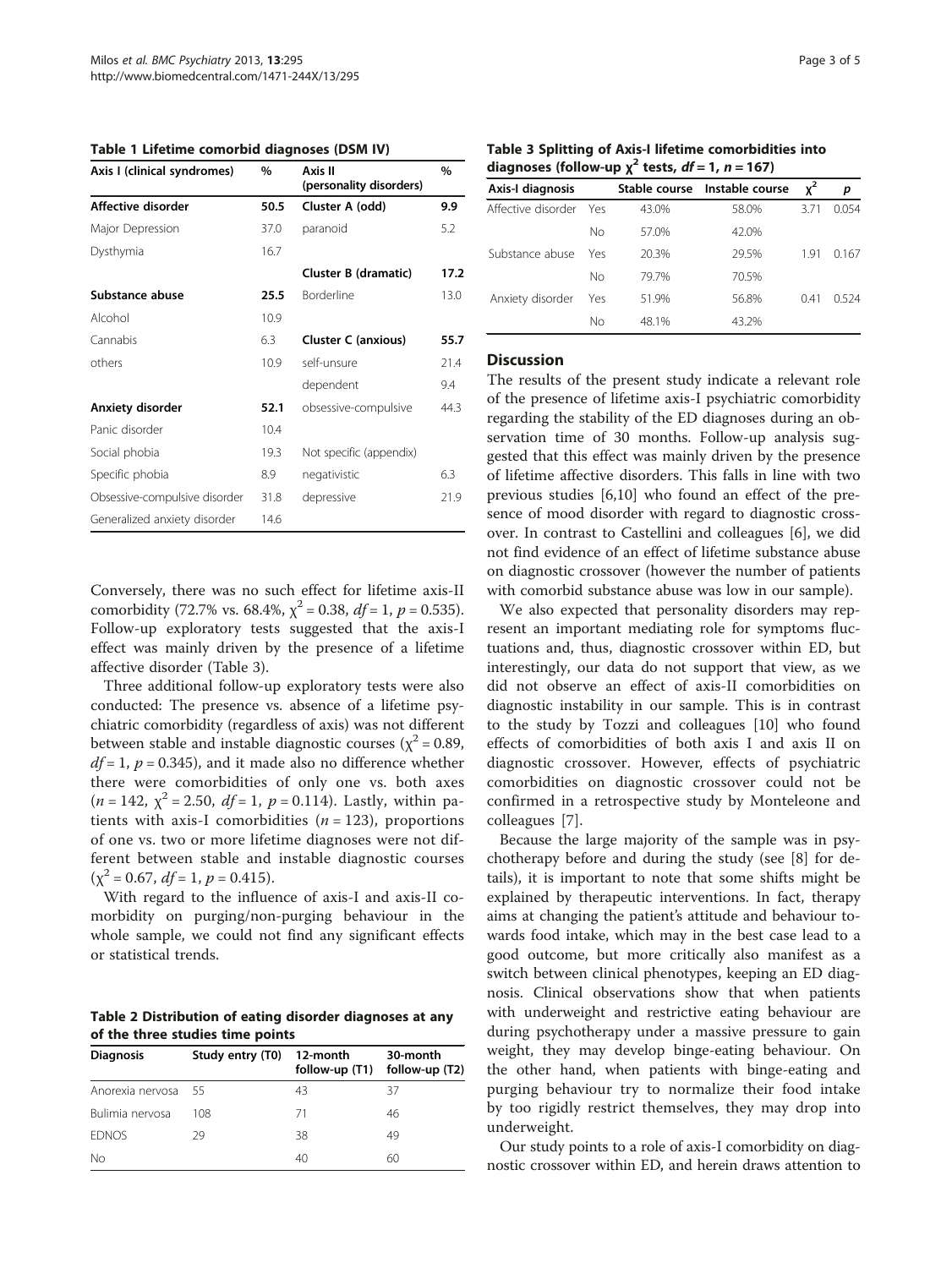the presence of comorbid affective disorders, particularly major depression. What may be behind the notion that depressive symptoms may trigger ED symptom fluctuations as indicated by our data? Interestingly, a role of major depression in body weight instability and abnormal food intake has been evidenced [\[18\]](#page-4-0). Tozzi et al. reported that crossover between AN and BN is significantly correlated with the personality factor of self-directedness [[8](#page-4-0)]. Because recent studies reported that high harm avoidance and low self-directedness predict major depression in ED patients [\[19\]](#page-4-0), it is cogitable that low self-directedness could facilitate changes in food intake which is in turn reflected by changes in BMI. However this hypothesis has to be verified in further studies.

Anxiety disorders are very common in ED patients (e.g., [[20\]](#page-4-0)), but the role of anxiety disorders on the diagnostic instability is still unclear. In the present study we could not find associations between diagnostic instability within ED and anxiety disorders. Previously, we could observe that the presence of obsessive-compulsive disorders was significantly associated with a longer duration of the ED, in addition we found no difference between the prevalence of obsessive-compulsive disorder in AN compared to BN [[21](#page-4-0)]. Some studies underline the important role of obsessive-compulsive traits for the course of ED (e.g., [[22-24\]](#page-4-0)) Anderluh and colleagues reported retrospectively that obsessive-compulsive traits in childhood were linked to a longer duration of underweight status, longer episodes of severe food restriction, and shorter duration of binge eating [\[22,25](#page-4-0)]. It is possible that rigidity (as obsessive-compulsive disorder or as trait) may contribute to an increased fixation of the ED symptoms and, thereby, reduced diagnostic instability.

Psychiatric comorbidities have been shown to be linked to increased symptom severity [\[16\]](#page-4-0), and thus affect outcome [\[11,12,26](#page-4-0)]. Taking previous reports into account [[16](#page-4-0)], the present results suggest that while the presence of both axis I and axis II comorbidities are linked to ED symptom severity, comorbidities of axis I in particular may affect diagnostic crossover within ED. The relationship between diagnostic crossover and ED outcome remains unclear. Given that diagnostic crossover is a frequent phenomenon, and ED patients often show treatment resistance, and a considerable part of patients has an ominous course of the illness, a deep understanding of the diagnostic instability could give important inputs for new treatment strategies.

#### Limitations

The present study is exploratory. We applied uncorrected statistical tests, and our main result would not have remained significant after correction for multiple comparisons. Because a link between psychiatric comorbidity and symptom severity has been shown previously

[[16\]](#page-4-0), it cannot be ruled out the possibility that symptom severity has mediated the effect between comorbidity and diagnostic instability. However, two arguments speak against an effect of symptom severity on diagnostic crossover: First, in Spindler & Milos [[16](#page-4-0)], it has been shown an effect of both axis I and axis II comorbidity on symptom severity. Here, in contrast, diagnostic crossover was only significantly affected by axis-I comorbidity, and not axis-II comorbidity. We investigated the influence of axis-I and axis-II comorbidity on purging/non-purging behaviour in the whole sample and did not find effects. However, we did not differentiate within the AN group, although this aspect may be of interest [[9\]](#page-4-0).

As a final limitation, we tested our hypothesis only at the level of psychiatric comorbidities of axis I and II. We did not take into account personality factors like selfdirectedness or harm avoidance as was done in the studies by Tozzi and colleagues [\[10](#page-4-0)] and Anderluh and colleauges [\[25\]](#page-4-0). This has to be kept in mind, particularly as personality factors can be regarded as risk factors for the development of psychiatric disorders in general.

# Conclusions

This study draws attention to the presence of psychiatric comorbidities of axis I being linked, in a prospective view, to increased changes in the symptomatology of ED, and accordingly to diagnostic instability in ED. The study underlines the importance of a careful assessment of axis-I comorbidities in the clinical praxis, and stress the significance of a comprehensive long-term view on the ED symptomatology. Future studies may investigate how individual therapeutic strategies can be developed based on the patient's presence or absence of psychiatric axis-I comorbidities. Furthermore, prospective studies are needed to elucidate the predictive value of symptom fluctuations for the outcome, and to define ED phenotypes.

#### Abbreviations

ED: Eating disorder; AN: Anorexia nervosa; BN: Bulimia nervosa; EDNOS: Eating disorder not otherwise specified; DSM-IV: Diagnostic and statistical manual for mental disorders, 4th version; BMI: Body-mass index; SCID: Structured clinical interview according to DSM-IV.

#### Competing interests

The authors declare that they have no competing interests.

#### Authors' contributions

GM and AS designed the study. AS and SM performed the statistical analyses. All authors were involved in the interpretation of the results. GM wrote the draft of the manuscript. All authors contributed to the manuscript, read and approved the final manuscript.

#### Acknowledgements

We thank the study participants.

#### Author details

<sup>1</sup> Centre for Eating Disorders, Department of Psychiatry and Psychotherapy, University Hospital Zurich, Culmannstr. 8, CH-8091 Zurich, Switzerland. <sup>2</sup> Division Neuropsychology, Institute of Psychology, University of Zurich, Binzmuhlestr 14/25, Zurich CH-8050, Switzerland.